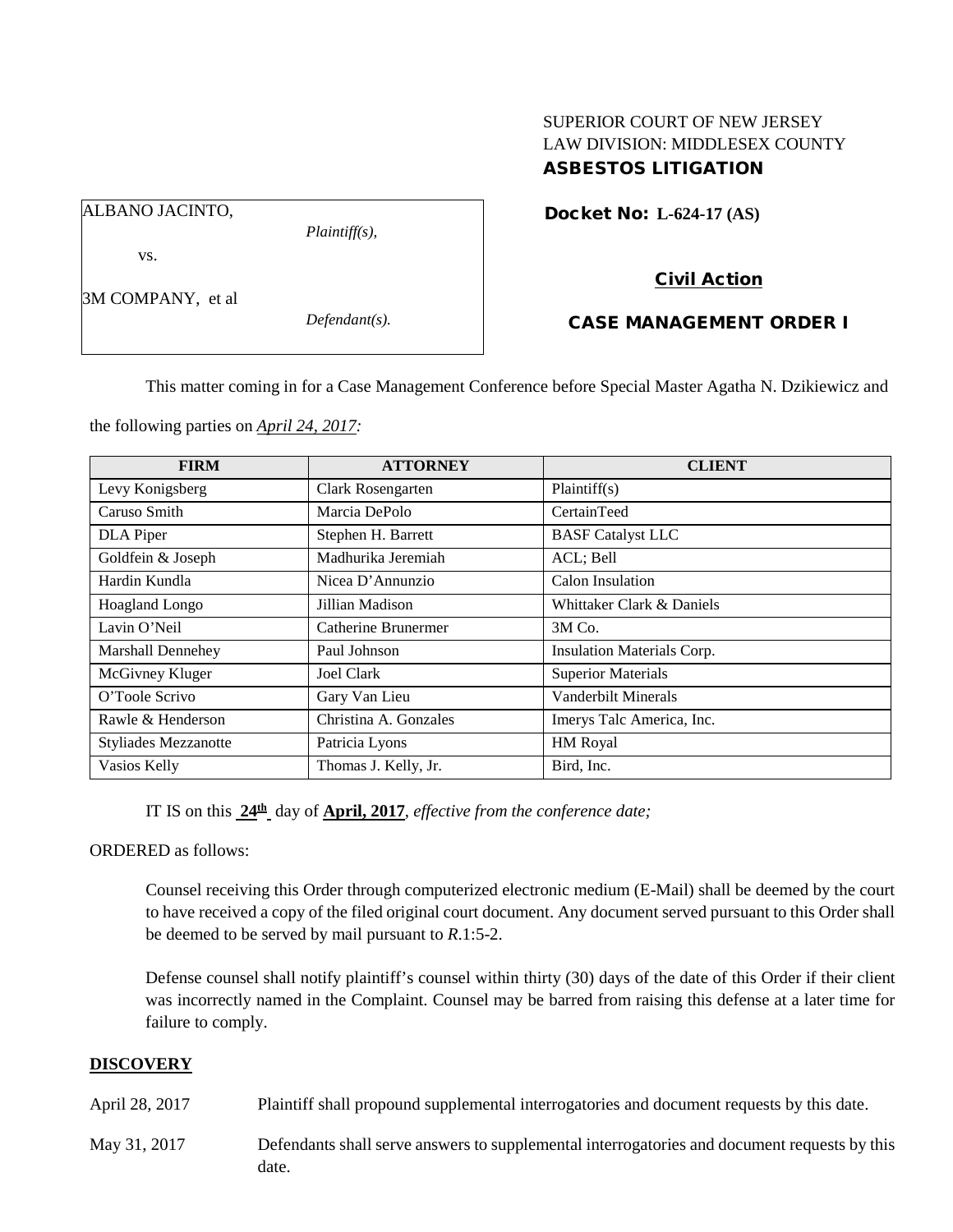| April 28, 2017  | Defendants shall propound supplemental interrogatories and document requests by this date.                                                                                                                  |
|-----------------|-------------------------------------------------------------------------------------------------------------------------------------------------------------------------------------------------------------|
| May 31, 2017    | Plaintiff shall serve answers to supplemental interrogatories and document requests by this<br>date.                                                                                                        |
| July 31, 2017   | Fact discovery, including depositions, shall be completed by this date. Plaintiff's counsel shall<br>contact the Special Master within one week of this deadline if all fact discovery is not<br>completed. |
| August 31, 2017 | Depositions of corporate representatives shall be completed by this date.                                                                                                                                   |

# **EARLY SETTLEMENT**

September 15, 2017 Settlement demands shall be served on all counsel and the Special Master by this date.

# **SUMMARY JUDGMENT MOTION PRACTICE**

- September 15, 2017 Plaintiff's counsel shall advise, in writing, of intent not to oppose motions by this date.
- September 29, 2017 Summary judgment motions shall be filed no later than this date.
- October 27, 2017 Last return date for summary judgment motions.

#### **MEDICAL DEFENSE**

- September 8, 2017 Plaintiff shall serve medical expert reports by this date.
- September 8, 2017 Upon request by defense counsel, plaintiff is to arrange for the transfer of pathology specimens and x-rays, if any, by this date.
- November 17, 2017 Defendants shall identify its medical experts and serve medical reports, if any, by this date. In addition, defendants shall notify plaintiff's counsel (as well as all counsel of record) of a joinder in an expert medical defense by this date.

# **LIABILITY EXPERT REPORTS**

- September 8, 2017 Plaintiff shall identify its liability experts and serve liability expert reports or a certified expert statement by this date or waive any opportunity to rely on liability expert testimony.
- November 17, 2017 Defendants shall identify its liability experts and serve liability expert reports, if any, by this date or waive any opportunity to rely on liability expert testimony.

#### **ECONOMIST EXPERT REPORTS**

- September 8, 2017 Plaintiff shall identify its expert economists and serve expert economist report(s), if any, by this date or waive any opportunity to rely on economic expert testimony.
- November 17, 2017 Defendants shall identify its expert economists and serve expert economist report(s), if any, by this date or waive any opportunity to rely on economic expert testimony.

\_\_\_\_\_\_\_\_\_\_\_\_\_\_\_\_\_\_\_\_\_\_\_\_\_\_\_\_\_\_\_\_\_\_\_\_\_\_\_\_\_\_\_\_\_\_\_\_\_\_\_\_\_\_\_\_\_\_\_\_\_\_\_\_\_\_\_\_\_\_\_\_\_\_\_\_\_\_\_\_\_\_\_\_\_\_\_\_\_\_\_\_\_\_\_\_\_\_\_\_\_\_\_\_\_\_\_\_\_\_